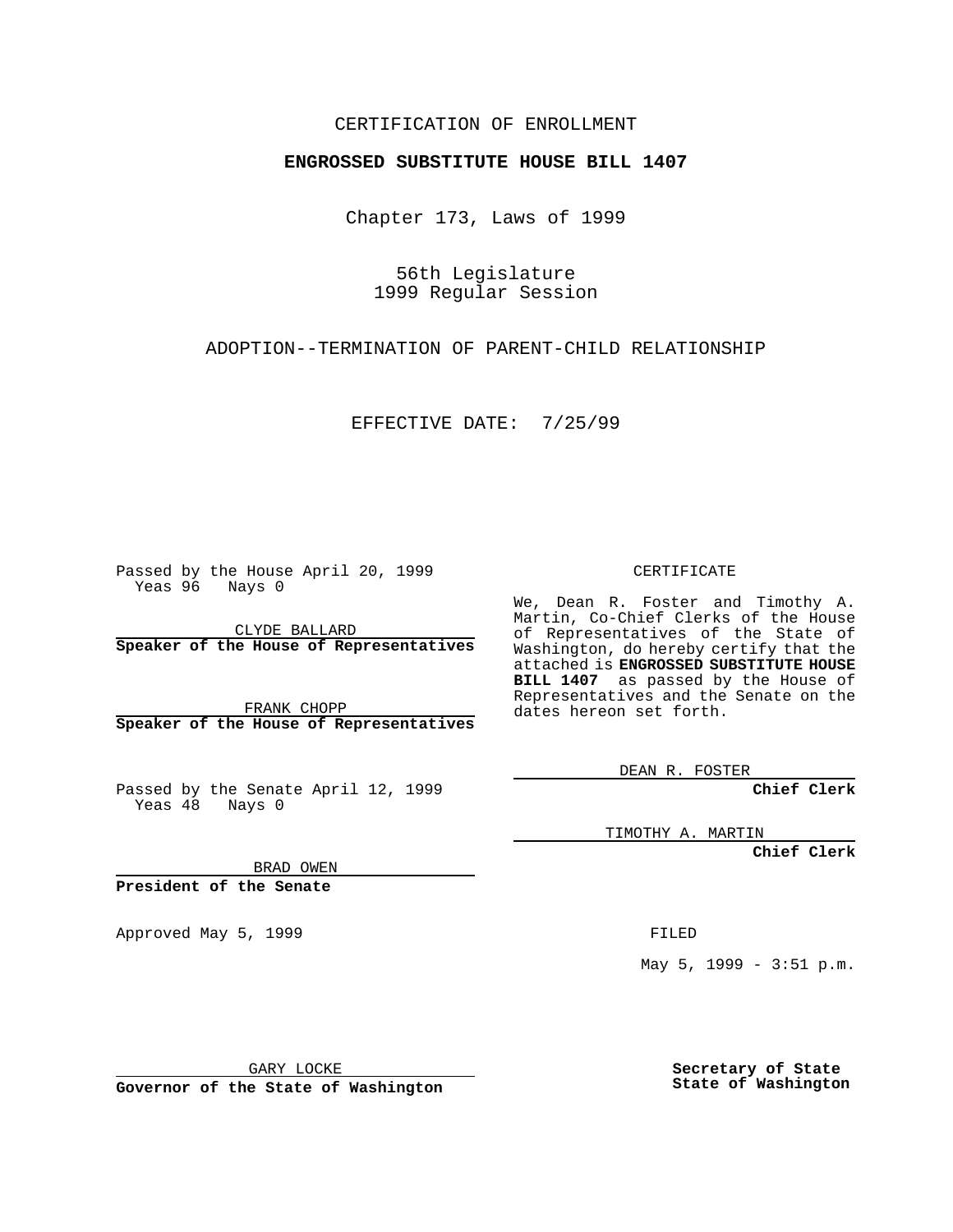# **ENGROSSED SUBSTITUTE HOUSE BILL 1407** \_\_\_\_\_\_\_\_\_\_\_\_\_\_\_\_\_\_\_\_\_\_\_\_\_\_\_\_\_\_\_\_\_\_\_\_\_\_\_\_\_\_\_\_\_\_\_

\_\_\_\_\_\_\_\_\_\_\_\_\_\_\_\_\_\_\_\_\_\_\_\_\_\_\_\_\_\_\_\_\_\_\_\_\_\_\_\_\_\_\_\_\_\_\_

## AS AMENDED BY THE SENATE

Passed Legislature - 1999 Regular Session

#### **State of Washington 56th Legislature 1999 Regular Session**

**By** House Committee on Judiciary (originally sponsored by Representatives Lambert, Benson, Dickerson, Sheahan, Tokuda, Hurst, G. Chandler, Mulliken, Boldt, Koster, Schindler, Ogden, Dunn and Kessler)

Read first time 03/02/1999.

1 AN ACT Relating to adoption; amending RCW 26.33.170; reenacting and 2 amending RCW 13.34.130; and adding a new section to chapter 13.34 RCW.

3 BE IT ENACTED BY THE LEGISLATURE OF THE STATE OF WASHINGTON:

4 **Sec. 1.** RCW 26.33.170 and 1988 c 203 s 1 are each amended to read 5 as follows:

 (1) An agency's, the department's, or a legal guardian's consent to adoption may be dispensed with if the court determines by clear, cogent and convincing evidence that the proposed adoption is in the best interests of the adoptee.

10 (2) An alleged father's, birth parent's, or parent's consent to 11 adoption may be dispensed with if the court finds that the proposed 12 adoption is in the best interests of the adoptee and:

13 (a) The alleged father, birth parent, or parent has been found 14 guilty of rape under chapter 9A.44 RCW or incest under RCW 9A.64.020, 15 where the adoptee was the victim of the rape or incest; or

16 (b) The alleged father, birth parent, or parent has been found 17 guilty of rape under chapter 9A.44 RCW or incest under RCW 9A.64.020, 18 where the other parent of the adoptee was the victim of the rape or 19 incest and the adoptee was conceived as a result of the rape or incest.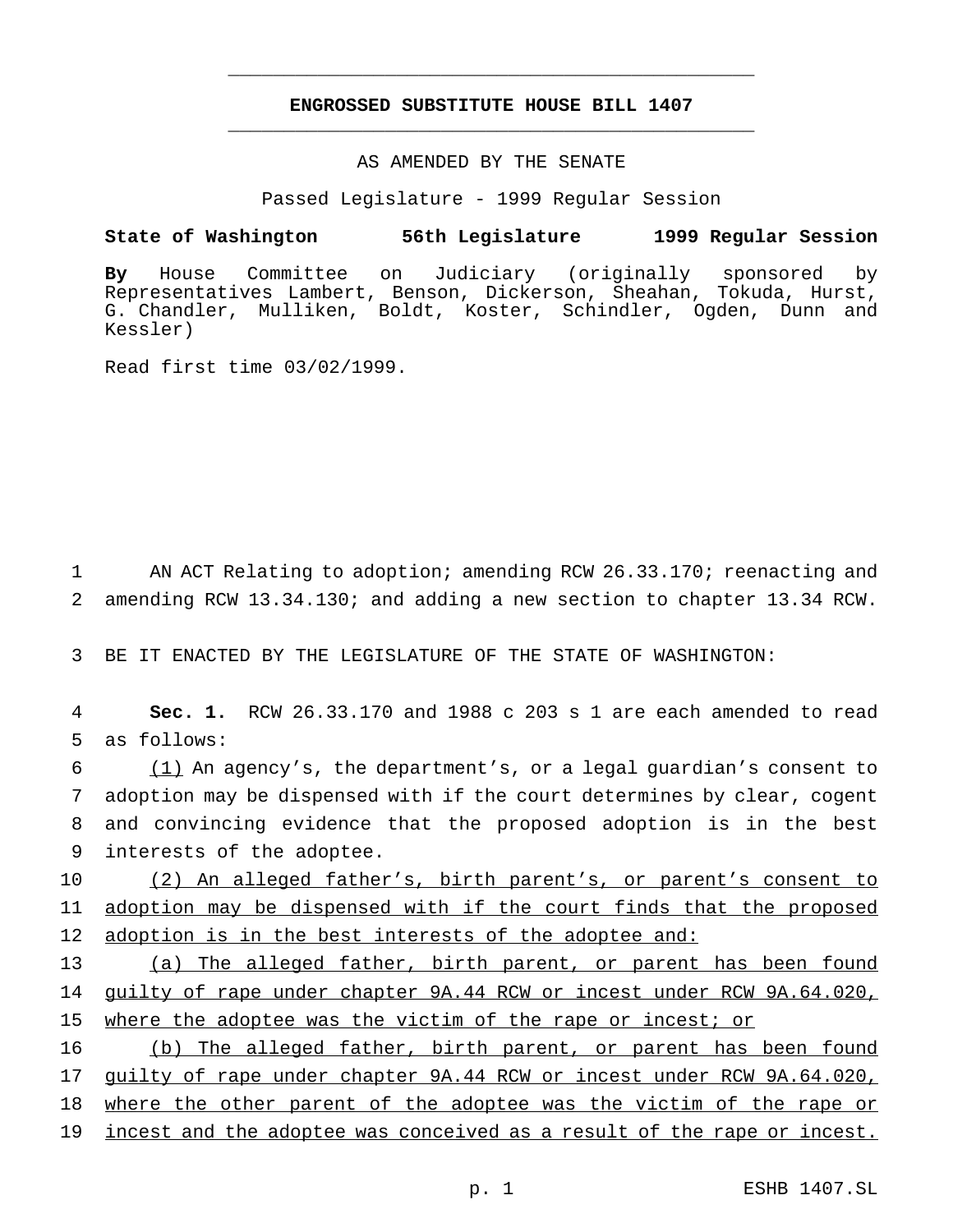(3) Nothing in this section shall be construed to eliminate the notice provisions of this chapter.

 NEW SECTION. **Sec. 2.** A new section is added to chapter 13.34 RCW to read as follows:

 In those cases where an alleged father, birth parent, or parent has indicated his or her intention to make a voluntary adoption plan for the child and has agreed to the termination of his or her parental rights, the department shall follow the wishes of the alleged father, birth parent, or parent regarding the proposed adoptive placement of the child, if the court determines that the adoption is in the best interest of the child, and the prospective adoptive parents chosen by the alleged father, birth parent, or parent are properly qualified to adopt in compliance with the standards in this chapter and chapter 26.33 RCW. If the department has filed a termination petition, an alleged father's, birth parent's, or parent's preferences regarding the proposed adoptive placement of the child shall be given consideration.

 **Sec. 3.** RCW 13.34.130 and 1998 c 314 s 2 and 1998 c 130 s 2 are each reenacted and amended to read as follows:

 If, after a fact-finding hearing pursuant to RCW 13.34.110, it has been proven by a preponderance of the evidence that the child is dependent within the meaning of RCW 13.34.030; after consideration of the predisposition report prepared pursuant to RCW 13.34.110 and after a disposition hearing has been held pursuant to RCW 13.34.110, the court shall enter an order of disposition pursuant to this section.

 (1) The court shall order one of the following dispositions of the case:

 (a) Order a disposition other than removal of the child from his or her home, which shall provide a program designed to alleviate the immediate danger to the child, to mitigate or cure any damage the child has already suffered, and to aid the parents so that the child will not be endangered in the future. In selecting a program, the court should choose those services that least interfere with family autonomy, provided that the services are adequate to protect the child.

 (b) Order that the child be removed from his or her home and ordered into the custody, control, and care of a relative or the department of social and health services or a licensed child placing agency for placement in a foster family home or group care facility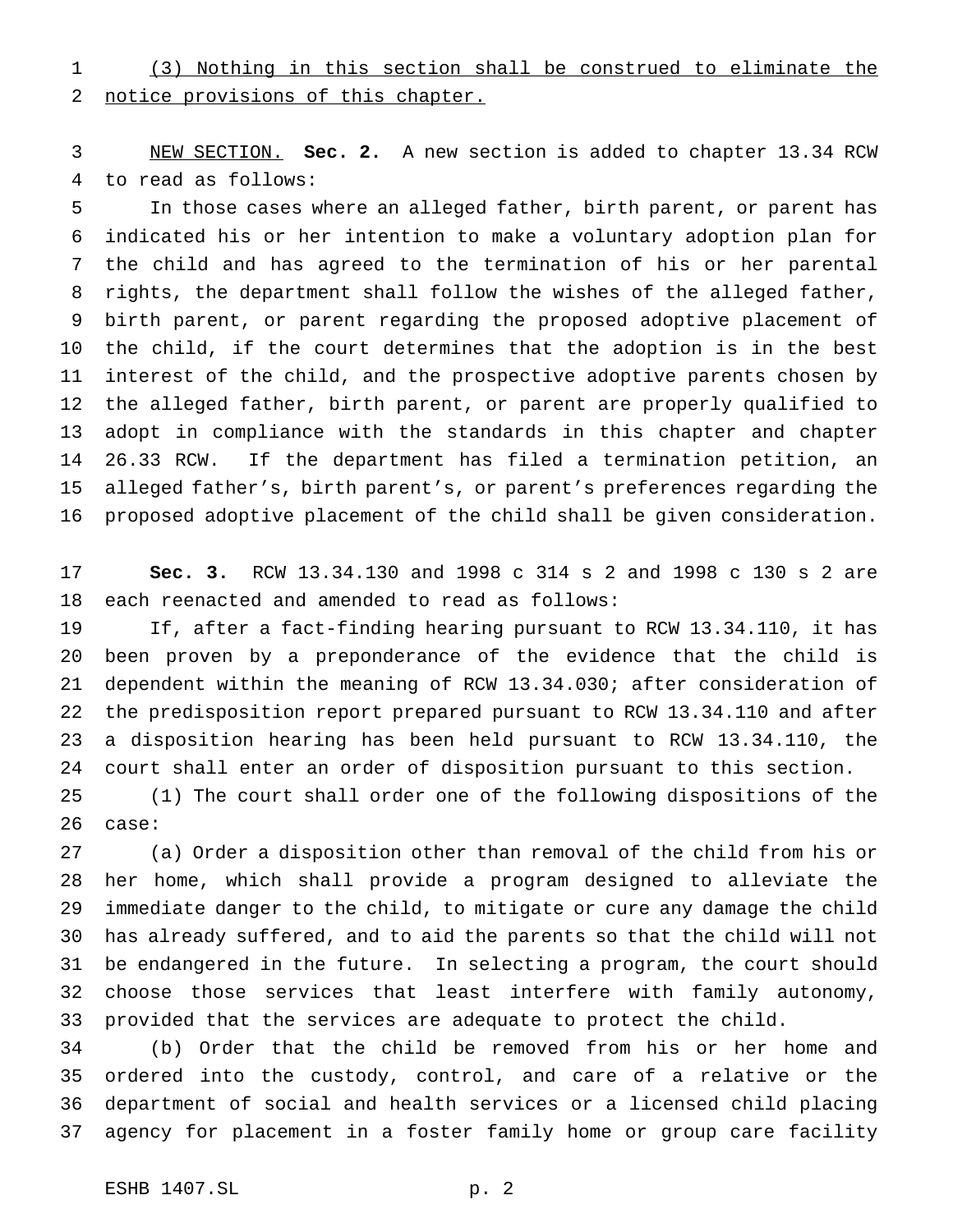licensed pursuant to chapter 74.15 RCW or in a home not required to be licensed pursuant to chapter 74.15 RCW. Unless there is reasonable cause to believe that the safety or welfare of the child would be jeopardized or that efforts to reunite the parent and child will be hindered, such child shall be placed with a person who is related to 6 the child as defined in RCW 74.15.020( $(\frac{4}{4} + a)$ )  $\frac{2}{a}$  and with whom the child has a relationship and is comfortable, and who is willing and available to care for the child. Placement of the child with a relative under this subsection shall be given preference by the court. An order for out-of-home placement may be made only if the court finds that reasonable efforts have been made to prevent or eliminate the need for removal of the child from the child's home and to make it possible for the child to return home, specifying the services that have been provided to the child and the child's parent, guardian, or legal custodian, and that preventive services have been offered or provided and have failed to prevent the need for out-of-home placement, unless the health, safety, and welfare of the child cannot be protected adequately in the home, and that:

 (i) There is no parent or guardian available to care for such child;

 (ii) The parent, guardian, or legal custodian is not willing to take custody of the child;

 (iii) The court finds, by clear, cogent, and convincing evidence, a manifest danger exists that the child will suffer serious abuse or neglect if the child is not removed from the home and an order under RCW 26.44.063 would not protect the child from danger; or

 (iv) The extent of the child's disability is such that the parent, guardian, or legal custodian is unable to provide the necessary care for the child and the parent, guardian, or legal custodian has determined that the child would benefit from placement outside of the home.

 (2) If the court has ordered a child removed from his or her home pursuant to subsection (1)(b) of this section, the court may order that a petition seeking termination of the parent and child relationship be filed if the court finds: (a) Termination is recommended by the supervising agency; (b) termination is in the best interests of the 37 child; and (c) that because of the existence of aggravated circumstances, reasonable efforts to unify the family are not required. Notwithstanding the existence of aggravated circumstances, reasonable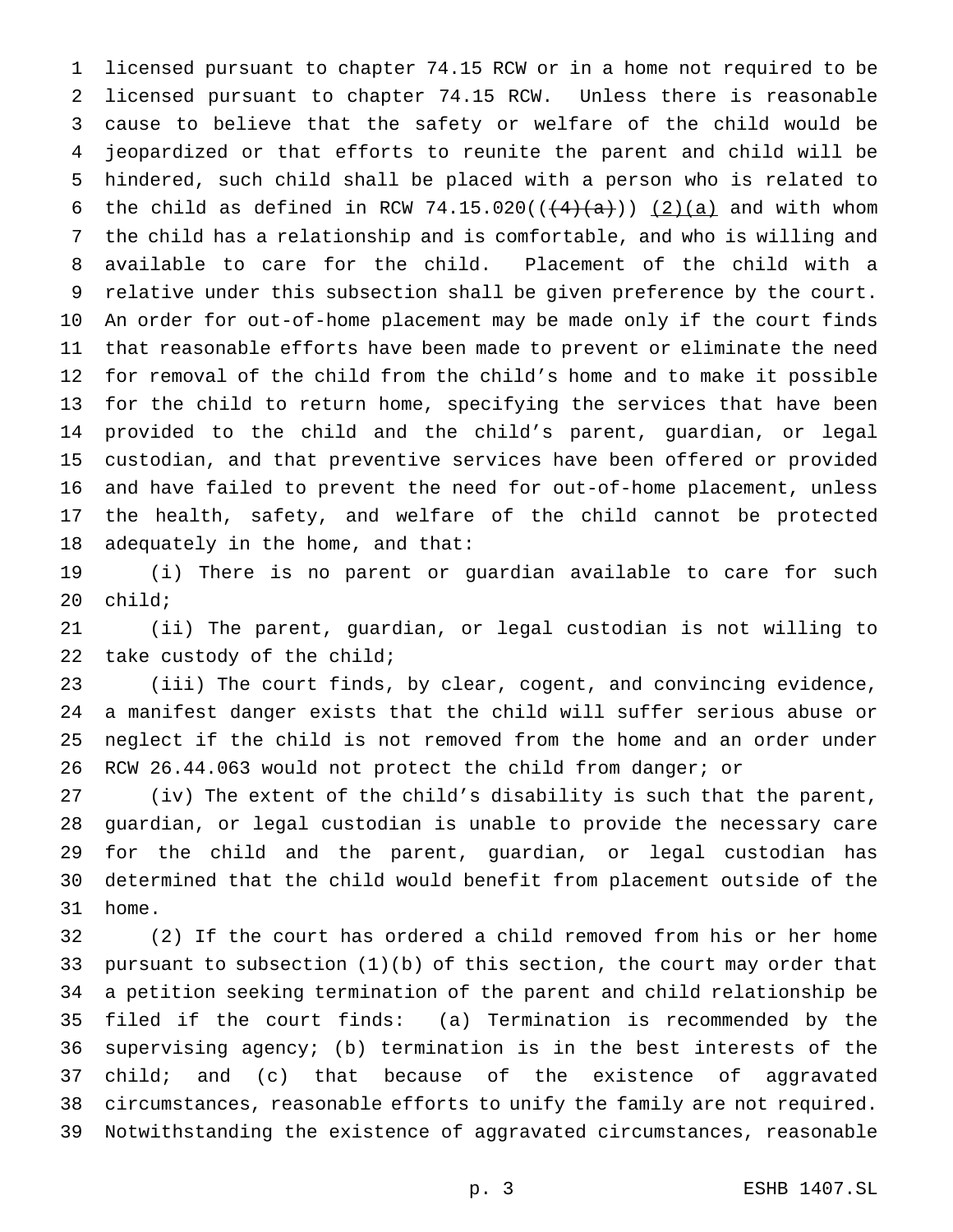efforts may be required if the court or department determines it is in the best interest of the child. In determining whether aggravated 3 circumstances exist by clear, cogent, and convincing evidence, the court shall consider one or more of the following:

 (i) Conviction of the parent of rape of the child in the first, second, or third degree as defined in RCW 9A.44.073, 9A.44.076, and 9A.44.079;

 (ii) Conviction of the parent of criminal mistreatment of the child in the first or second degree as defined in RCW 9A.42.020 and 9A.42.030;

 (iii) Conviction of the parent of one of the following assault crimes, when the child is the victim: Assault in the first or second degree as defined in RCW 9A.36.011 and 9A.36.021 or assault of a child in the first or second degree as defined in RCW 9A.36.120 or 9A.36.130; (iv) Conviction of the parent of murder, manslaughter, or homicide by abuse of the child's other parent, sibling, or another child;

 (v) Conviction of the parent of attempting, soliciting, or 18 conspiracy to commit a crime listed in  $(c)(i)$ ,  $(ii)$ ,  $(iii)$ , or  $(iv)$  of this subsection;

 (vi) A finding by a court that a parent is a sexually violent predator as defined in RCW 71.09.020;

 (vii) Failure of the parent to complete available treatment ordered under this chapter or the equivalent laws of another state, where such failure has resulted in a prior termination of parental rights to another child and the parent has failed to effect significant change in the interim. In the case of a parent of an Indian child, as defined in 27 the Indian Child Welfare Act, P.L. 95-608 (25 U.S.C. ((<del>[Sec.]</del>)) Sec. 1903), the court shall also consider tribal efforts to assist the parent in completing treatment and make it possible for the child to return home;

 (viii) An infant under three years of age has been abandoned as defined in RCW 13.34.030(4)(a);

 (ix) The mother has given birth to three or more drug-affected infants, resulting in the department filing a petition under section 23 35 of this  $act_i$ 

 (x) Conviction of the parent of a sex offense under chapter 9A.44 RCW or incest under RCW 9A.64.020 when the child is born of the offense.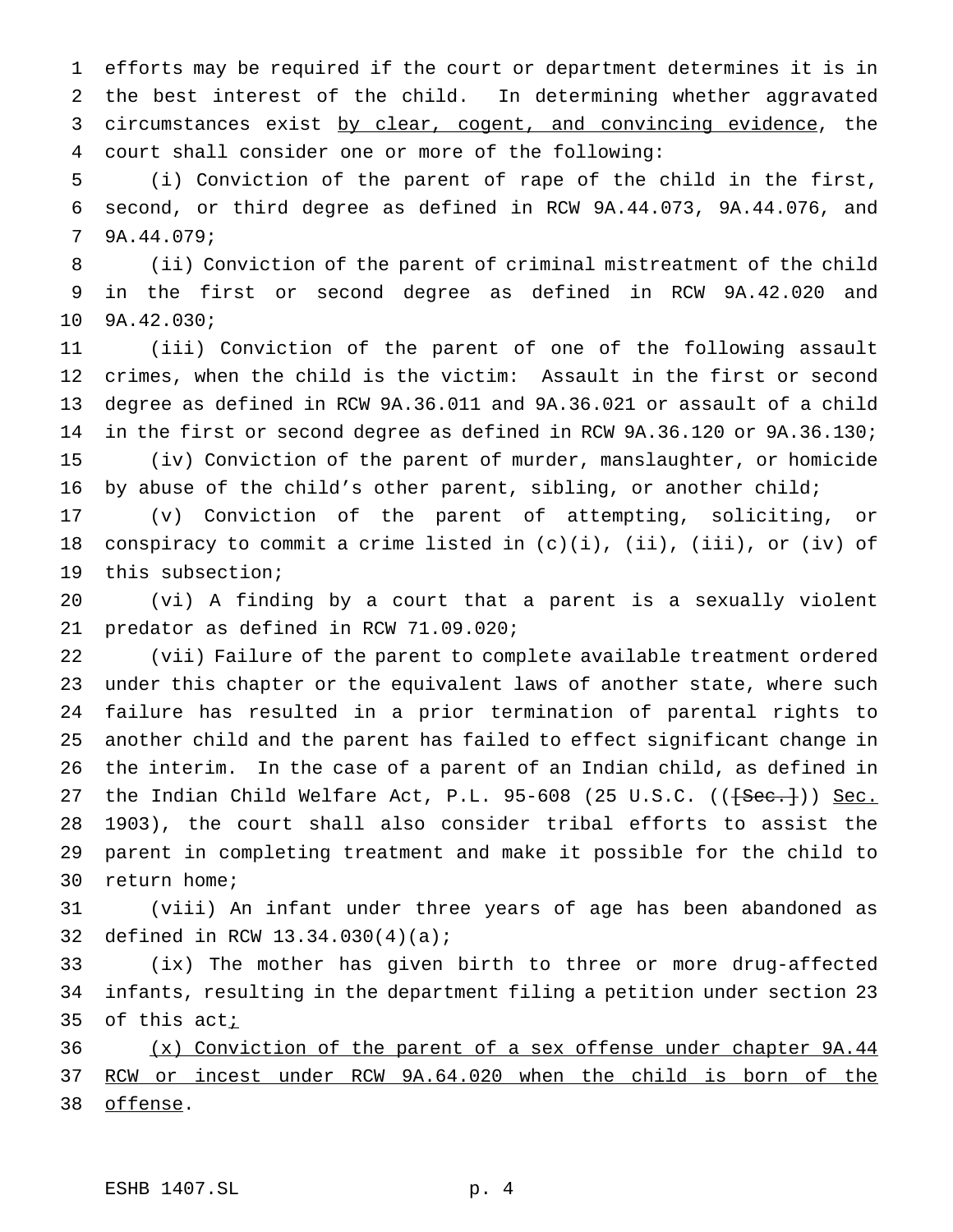(3) If reasonable efforts are not ordered under subsection (2) of 2 this section a permanency ((plan [planning])) planning hearing shall be held within thirty days. Reasonable efforts shall be made to place the child in a timely manner in accordance with the permanency plan, and to complete whatever steps are necessary to finalize the permanent placement of the child.

 (4) Whenever a child is ordered removed from the child's home, the agency charged with his or her care shall provide the court with:

 (a) A permanency plan of care that shall identify one of the following outcomes as a primary goal and may identify additional outcomes as alternative goals: Return of the child to the home of the child's parent, guardian, or legal custodian; adoption; guardianship; permanent legal custody; or long-term relative or foster care, until the child is age eighteen, with a written agreement between the parties and the care provider; and independent living, if appropriate and if the child is age sixteen or older. Whenever a permanency plan identifies independent living as a goal, the plan shall also specifically identify the services that will be provided to assist the child to make a successful transition from foster care to independent living. Before the court approves independent living as a permanency plan of care, the court shall make a finding that the provision of services to assist the child in making a transition from foster care to independent living will allow the child to manage his or her financial affairs and to manage his or her personal, social, educational, and nonfinancial affairs. The department shall not discharge a child to an independent living situation before the child is eighteen years of age unless the child becomes emancipated pursuant to chapter 13.64 RCW.

 (b) Unless the court has ordered, pursuant to subsection (2) of this section, that a termination petition be filed, a specific plan as to where the child will be placed, what steps will be taken to return the child home, and what actions the agency will take to maintain parent-child ties. All aspects of the plan shall include the goal of achieving permanence for the child.

 (i) The agency plan shall specify what services the parents will be offered in order to enable them to resume custody, what requirements the parents must meet in order to resume custody, and a time limit for each service plan and parental requirement.

 (ii) The agency shall be required to encourage the maximum parent-child contact possible, including regular visitation and participation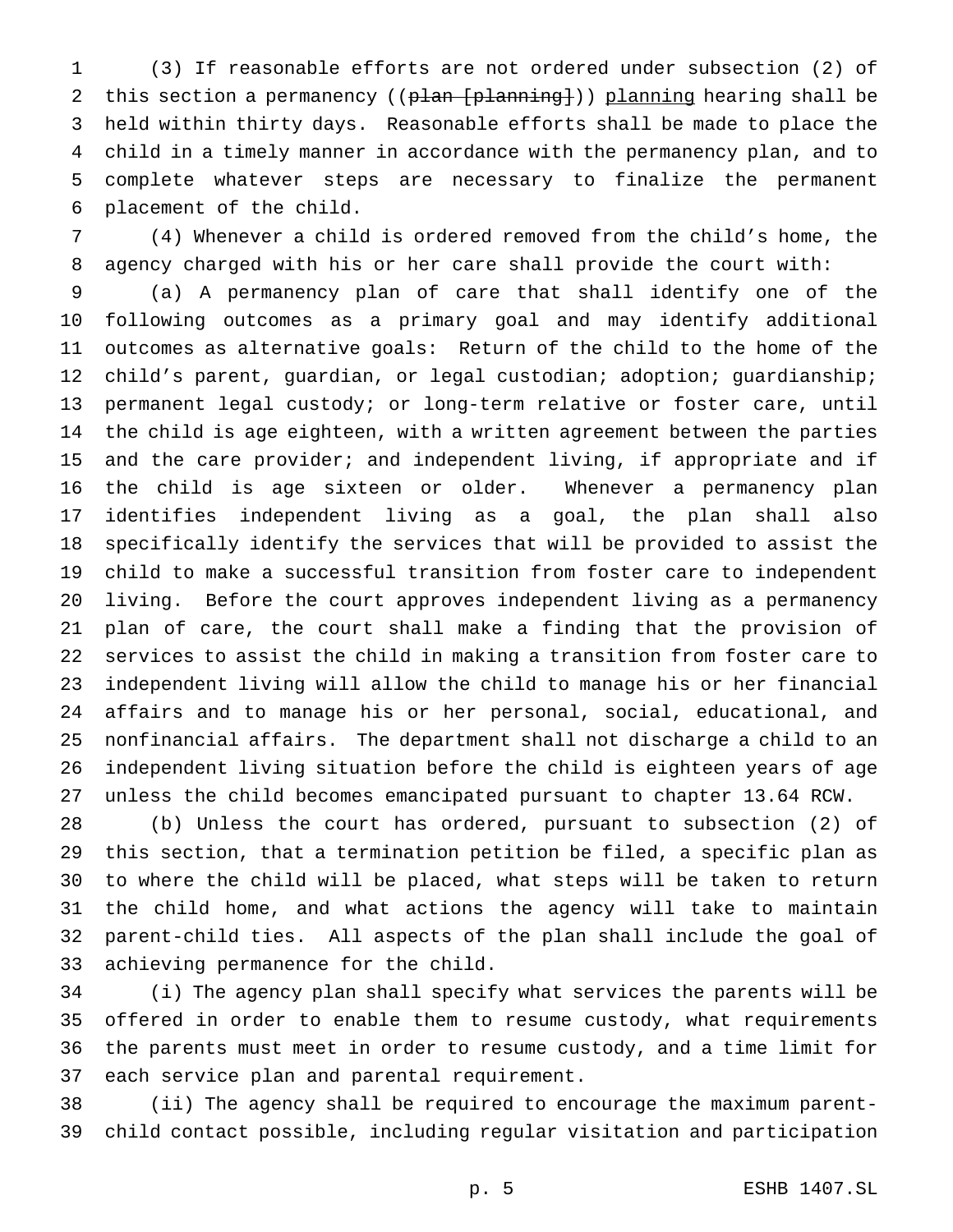by the parents in the care of the child while the child is in placement. Visitation may be limited or denied only if the court determines that such limitation or denial is necessary to protect the child's health, safety, or welfare.

 (iii) A child shall be placed as close to the child's home as possible, preferably in the child's own neighborhood, unless the court finds that placement at a greater distance is necessary to promote the child's or parents' well-being.

 (iv) The agency charged with supervising a child in placement shall provide all reasonable services that are available within the agency, or within the community, or those services which the department of social and health services has existing contracts to purchase. It shall report to the court if it is unable to provide such services.

 (c) If the court has ordered, pursuant to subsection (2) of this section, that a termination petition be filed, a specific plan as to where the child will be placed, what steps will be taken to achieve permanency for the child, services to be offered or provided to the child, and, if visitation would be in the best interests of the child, a recommendation to the court regarding visitation between parent and child pending a fact-finding hearing on the termination petition. The agency shall not be required to develop a plan of services for the parents or provide services to the parents.

 (5) If the court determines that the continuation of reasonable efforts to prevent or eliminate the need to remove the child from his or her home or to safely return the child home should not be part of the permanency plan of care for the child, reasonable efforts shall be made to place the child in a timely manner and to complete whatever steps are necessary to finalize the permanent placement of the child.

 (6) If there is insufficient information at the time of the disposition hearing upon which to base a determination regarding the suitability of a proposed placement with a relative, the child shall remain in foster care and the court shall direct the supervising agency to conduct necessary background investigations as provided in chapter 74.15 RCW and report the results of such investigation to the court within thirty days. However, if such relative appears otherwise suitable and competent to provide care and treatment, the criminal history background check need not be completed before placement, but as soon as possible after placement. Any placements with relatives, pursuant to this section, shall be contingent upon cooperation by the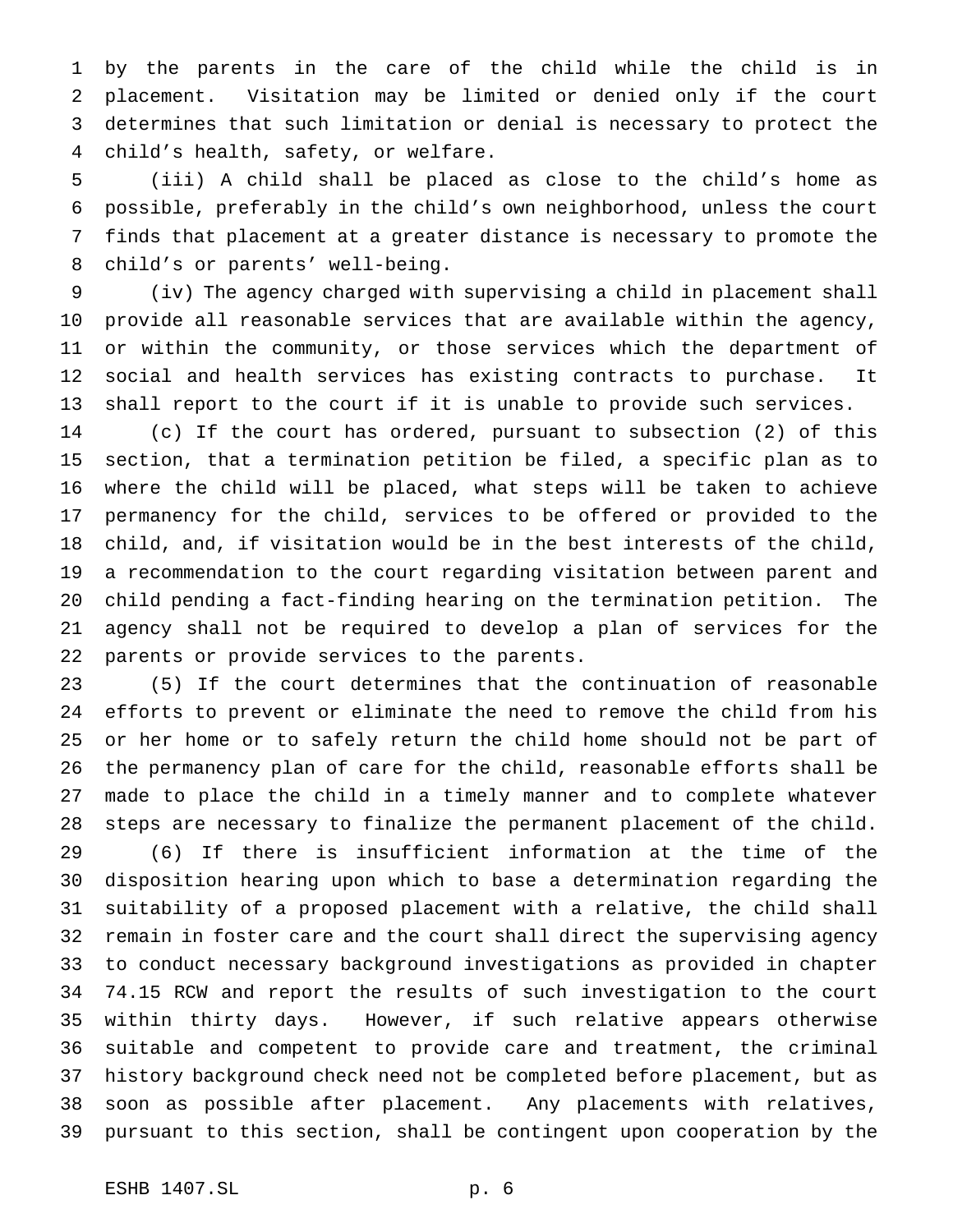relative with the agency case plan and compliance with court orders related to the care and supervision of the child including, but not limited to, court orders regarding parent-child contacts and any other conditions imposed by the court. Noncompliance with the case plan or court order shall be grounds for removal of the child from the relative's home, subject to review by the court.

 (7) Except for children whose cases are reviewed by a citizen review board under chapter 13.70 RCW, the status of all children found to be dependent shall be reviewed by the court at least every six months from the beginning date of the placement episode or the date dependency is established, whichever is first, at a hearing in which it shall be determined whether court supervision should continue. The review shall include findings regarding the agency and parental completion of disposition plan requirements, and if necessary, revised permanency time limits. The supervising agency shall provide a foster parent, preadoptive parent, or relative with notice of, and their right to an opportunity to be heard in, a review hearing pertaining to the child, but only if that person is currently providing care to that child at the time of the hearing. This section shall not be construed to grant party status to any person who has been provided an opportunity to be heard.

 (a) A child shall not be returned home at the review hearing unless the court finds that a reason for removal as set forth in this section no longer exists. The parents, guardian, or legal custodian shall report to the court the efforts they have made to correct the conditions which led to removal. If a child is returned, casework supervision shall continue for a period of six months, at which time there shall be a hearing on the need for continued intervention.

 (b) If the child is not returned home, the court shall establish in writing:

 (i) Whether reasonable services have been provided to or offered to the parties to facilitate reunion, specifying the services provided or offered;

 (ii) Whether the child has been placed in the least-restrictive setting appropriate to the child's needs, including whether consideration and preference has been given to placement with the child's relatives;

 (iii) Whether there is a continuing need for placement and whether the placement is appropriate;